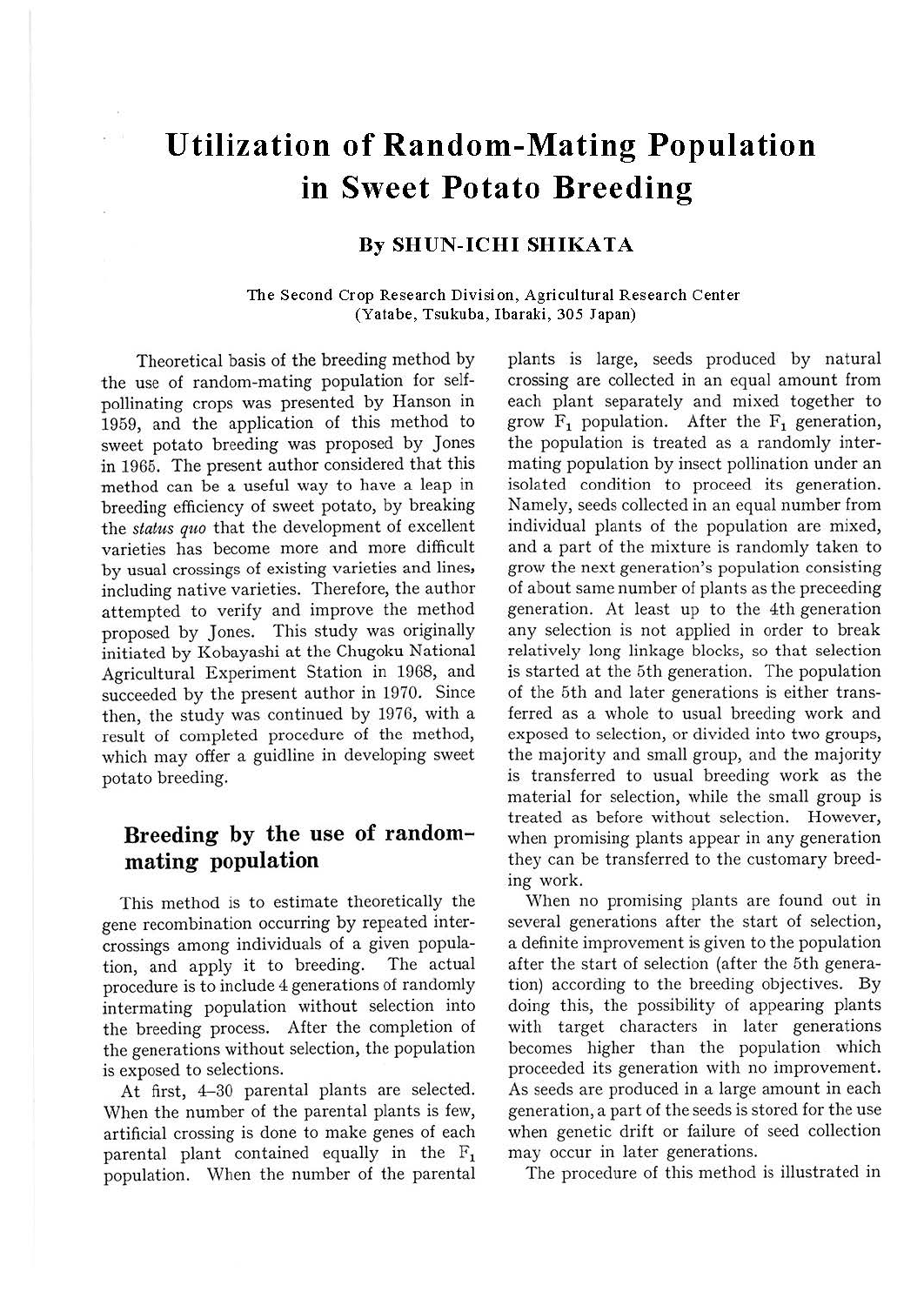

Fig. 1. Sweet potato breeding procedure by the use of random-mating population, acveloped by the author (1973)

*Fig.* 1, and a view of random-mating population is shown in Plate 1.

# **Production of random-mating population**

For the production of random-mating population, varieties or lines to be incorporated into the population have to be selected at first. It is an essential pre-requisite that they have genes corresponding to the breeding objectives, and also it is necessary to widen variations, prevent inbreeding depression, and maintain kinds and

number of cross-incompatibility specific to sweet potato. The main varieties and lines of Japan are characterized by no flowering in the field under the climatic conditions of Japan. Therefore, *it* is most important to make the flowering and random-mating in the field condition by insect pollination possible, namely to introduce genetically the "flowering ability in the field (field flowering ability)" into random-mating populations.

The method of genetic introduction of the field flowering ability into the breeding material is as follows. The plants (breeding material) are grafted on a kind of morning glory (Kidachi-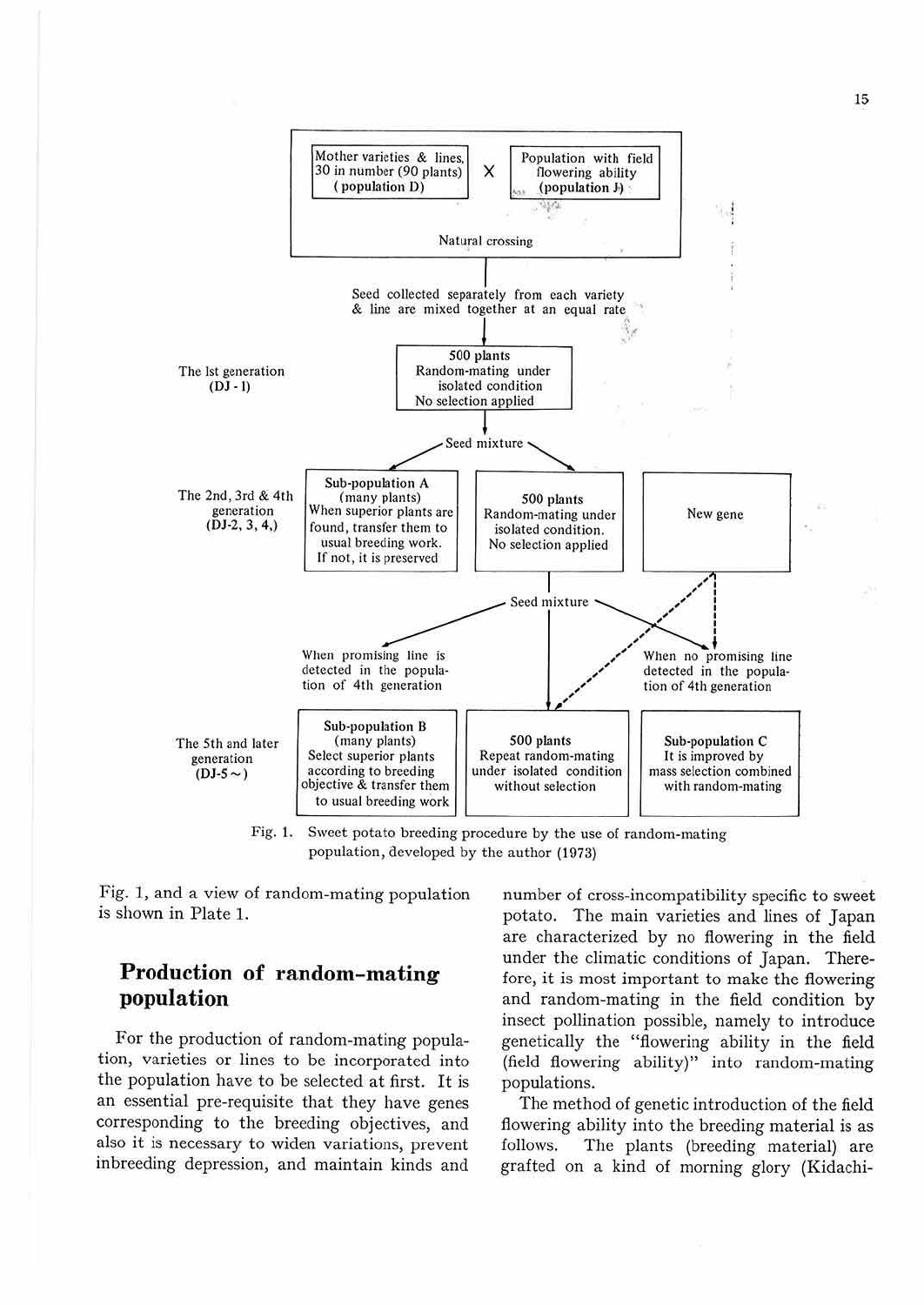

Plate 1. A field of random-mating population

asagao), because the grafting can induce field flowering. Then, the grafted plants are grown between rows of a particular variety which has field flowering ability to make natural crossing by insect pollination between the grafted plants and the field flowering plants. From each variety or line of the breeding material, seeds are collected separately in an equal amount and mixed to form a population. Most of the plants grown from that seeds have the ability to flower and ripen in field conditions.

Thus, the genetic introduction of flowering ability is relatively easy. In general, the extent of the introduction and expression of flowering genes in  $F_1$  was considerably different with varieties or lines, but the flowering ability increased to a high level in the 2nd generation showing no problem practically. In many cases, the flowering ability increased markedly with plants which showed low flowering ability in  $F_1$ .

# **Characteristics of randommating population**

Sweet potato breeding is characterized by  $F_1$ breeding and vegetative propagation:  $F_1$ -hybrids<br>directly become varieties. Therefore, it is directly become varieties. important in breeding excellent varieties to have wide variations of useful characters in a population. Comparison of variances of main characters between' random-mating population at 4 successive generations and corresponding  $F_1$  populations obtained by single crossings of the same parental material as used in the random-mating population showed 'that the former has greater variances and hence higher possibility of getting promising lines than the latter.

Correlation coefficients among main characters observed at each of the successive generations of the random-mating population were smaller than those of the  $F_1$  populations of single crosses between varieties.

·In breeding sweet potato to be used as industrial material and livestock feed, main target is placed on high starch content and high yield. However, a negative correlation exists between them: selection for high yield results in many lines of low starch content, while selection for high starch content tends to induce many lines of low yield. Thus, it is quite difficult to· develop varieties with both high starch content and high yield by customary intervarietal crossings. It was found out, however, that the negative correlation between them was broken by repeated random-mating (Table 1). Correlation coefficient between yield of tuberous roots and starch content of the varieties and lines used in the random-mating population was  $-0.336$ , while it was reduced to only  $-0.049$  in the random-mating population at the 6th generation, showing no correlation. This result indicates that the repeated random mating gives a possibility to select out lines of high starch content and high yield.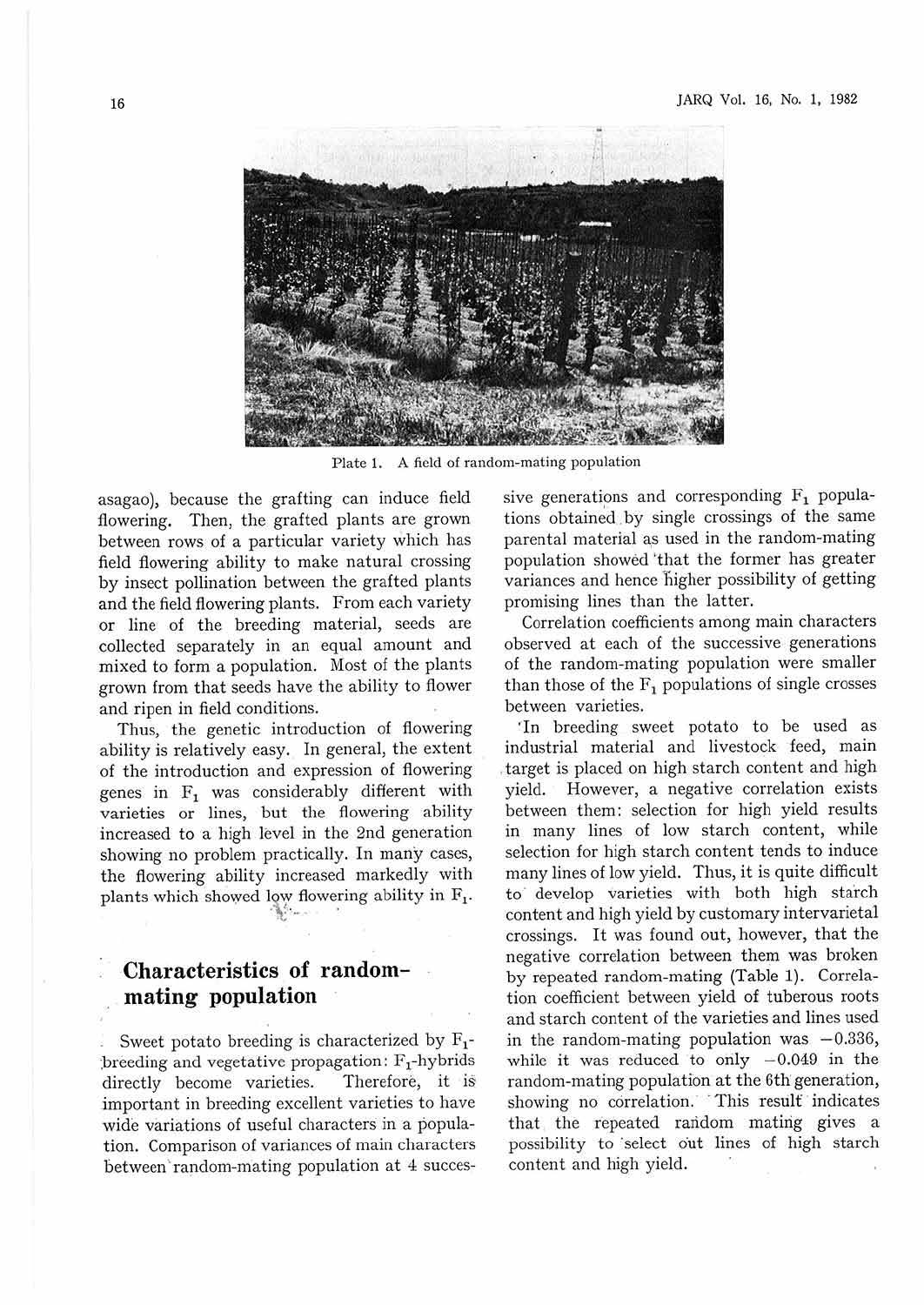| Population                                                                                                          | Correlation coefficient |
|---------------------------------------------------------------------------------------------------------------------|-------------------------|
| DJ-6: Population after repeated random-mating for 6 generations                                                     | $-0.049$                |
| D: Population of varieties and lines used for the parental material of the above<br>random-mating population        | $-0.336$                |
| DJ-1 (A): $F_1$ population of Chugoku 28×J-population<br>DJ-1 (B): $F_1$ population of Wannop $\times$ J-population | $-0.344$<br>$-0.162$    |

Table l. Correlation coefficient between total weight of tuberous roots/plant and starch content

# **Improvement of random-mating population by mass selection**

As appearance and its magnitude of various characters of sweet potato are attributed to recombination of genes and heterosis, superior genes can not be judged by phenotype of parental plants. On the other hand, even when superior genes exist in a parent or parents, the averaged evaluation of intervarietal hybrid population becomes low due to formation of homozygote genotypes or accumulation of inferior genes, and the superior genes are apt to be overlooked. Therefore, it must be an effective method to apply mass selection according to the breeding objectives to the random-mating population after its 4th generation, and continue randommating in the improved population.

As an example, result of three successive mass selections applied to a random-mating population with regard to the total weight of tuberous roots (heavy roots more than  $50$  g/each+trash roots 10-50 g/each) per plant is shown in Fig. 2. As evident in this figure, the combination of mass selection. and random-mating undertaken to improve the population was very effective, showing the increase of about  $160 \, \text{g}$  in total weight of tuberous roots/plant by the mass selection repeated three times, as compared to the population without mass selection. Frequency distribution of total weight of tuberous roots/ plant in both populations is given in Fig. 3.





No. of times of mass selection applied

Fig. 2. Effect of repeated mass selection for high yield applied to random-mating population on average total weight of tuberous roots/plant (1976) Note: Selection rate was 10% each time

Wt. tuberous roots/plant

Fig. 3. Effect of repeated mass selection for high yield applied to random-mating population on frequency distribution of total weight of tuberous roots/plant (1976) Note: Selection rate was 10% each time 0,1,2,3: No. of times of mass selection applied